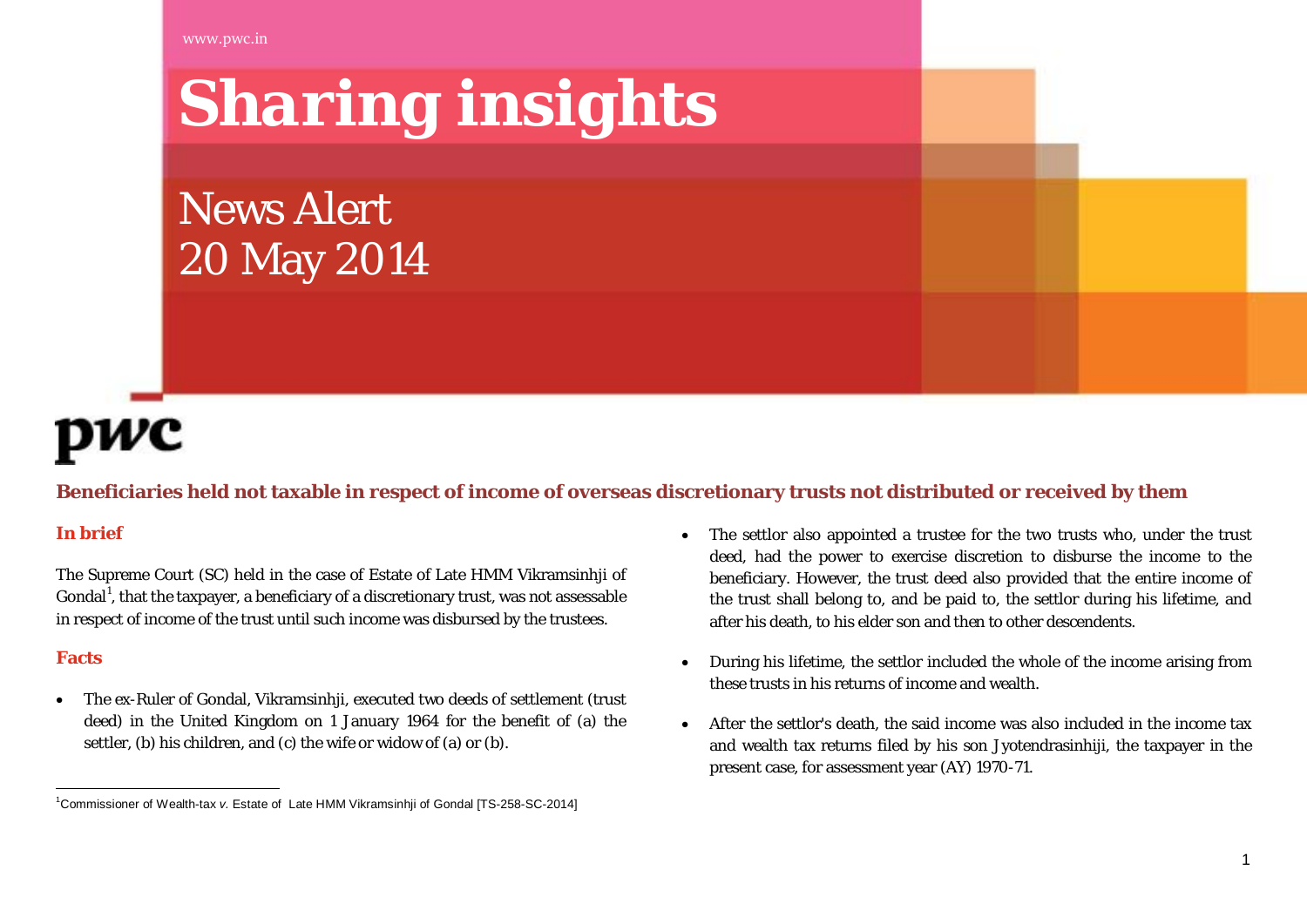- Thereafter, the taxpayer took the stand that income from these trusts was not includible in his income. The taxpayer also took the stand that inclusion of the said income in the returns submitted by his father for AYs 1964-65 to 1969-70 and by himself for AY 1970-71 was made under a mistake.
- Hence, the taxpayer made an application to the Income-tax Settlement Commission (ITSC).

#### **Taxpayer's contention**

The trust was a discretionary trust and since the trustees had not exercised their discretion, no income ever arose or accrued to the settlor or the taxpayer under the trust deed.

#### **Revenue's contentions**

- Perusing the trust deed, the ITSC had held that since additional trustees had not been appointed, the entire income flowed to the settler during his lifetime and after his death to his elder son, the appellant herein. Thus, these settlements were in the nature of specific trusts.
- Thus, the ITSC concluded that the said income was rightly included in the total income of the settlor and the taxpayer during the respective AYs.

### **Supreme Court Ruling**

• In a second round of appeal, the Income-tax Appellate Tribunal (Tribunal), agreeing with the findings of the ITSC, also held the trust to be a 'specific trust' due to the failure on the part of the Maharaja to appoint discretion exercisers.

- The High Court (HC) did not agree with the Tribunal's view, noting the following distinguishing features, namely (i) the taxpayer had not admitted to having received the income, (ii) the taxpayer had not received the said income, (iii) the taxpayer had not shown it as taxable income in the returns for all the years under appeal, and (iv) the income had been retained in the trust and not been disbursed to the beneficiaries.
- Applying Snell's Principle of Equity, the HC held that a discretionary trust was one which gave a beneficiary no right to any part of the income of the trust property, but vested in the trustees a discretionary power to pay him, or apply for his benefit, such part of the income as they thought fit.
- Merely because the settler, and after his death, his son (the taxpayer) did not exercise their power to appoint the discretion exercisers, the character of the subject trust does not get altered.
- The SC, agreeing with the HC's view, held that the trust continued to be a discretionary trust.
- Therefore, the SC concluded that the income/ wealth of the trust could not be assessed in the taxpayer's hands until the time the discretion to distribute had been exercised by the trustees.

#### **PwC observations**

The case highlights the point that the income of a discretionary trust shall not be taxable in the hands of a beneficiary until distributed.